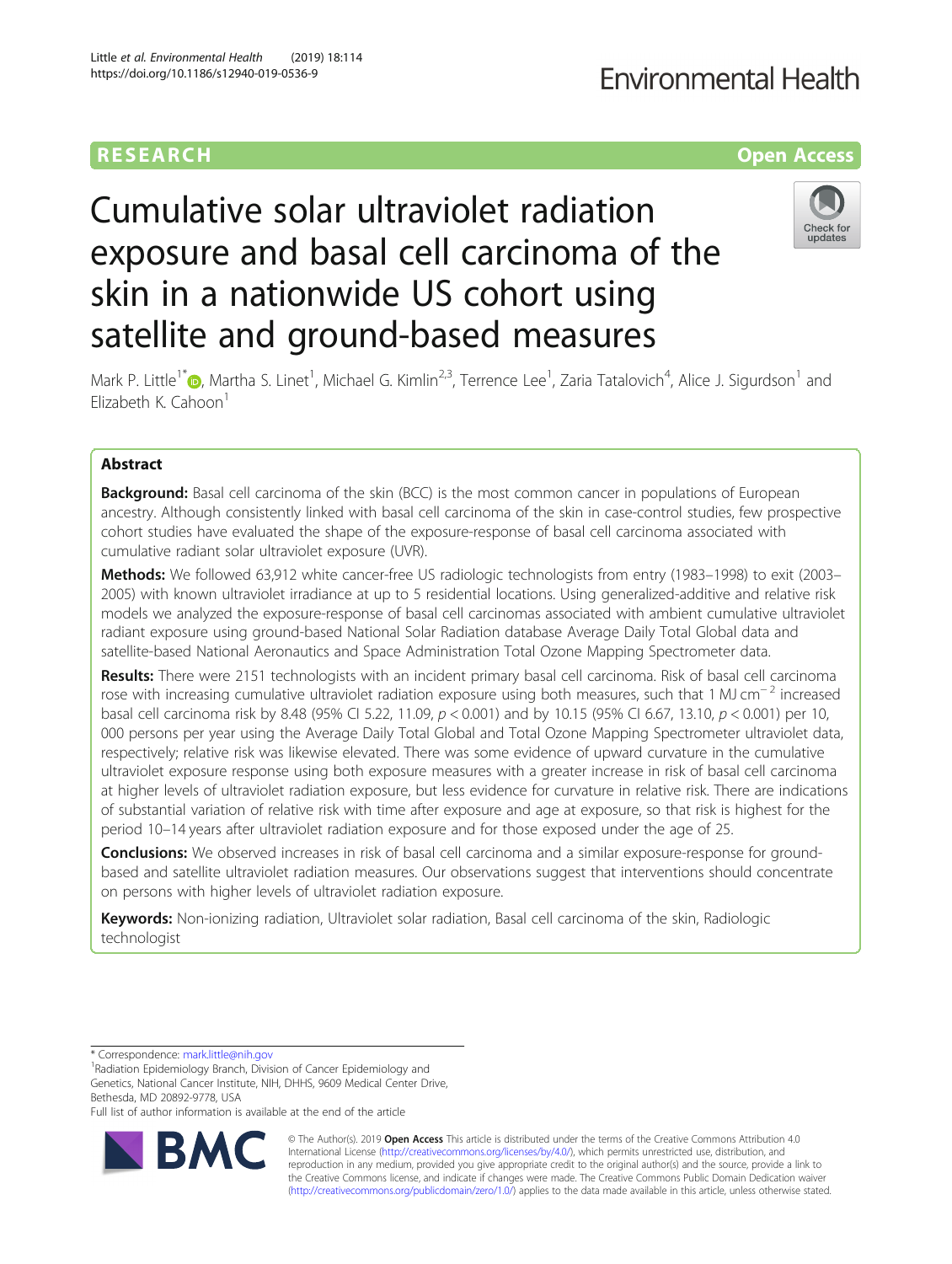#### Background

Exposure to solar ultraviolet radiation (UVR), and specifically ultraviolet B (UVB) radiation, is the primary risk factor for basal cell carcinoma (BCC)  $[1]$  $[1]$ , the most common cancer in populations of European ancestry. However, few studies have evaluated the relationship between cumulative UVR and BCC risk [\[2\]](#page-8-0). Information on BCC is usually not uniformly collected by many US or other population-based cancer registries so that quantitative information on risk in relation to many suspected etio-logically relevant factors is scarce [\[3](#page-8-0), [4](#page-8-0)].

In several cohorts  $[5-7]$  $[5-7]$  $[5-7]$  $[5-7]$ , UVR has been assessed using Robertson-Berger (RB) ground-based meters over the lifetime. However, the accuracy of the RB meter values has been questioned  $[8]$  $[8]$ . The exposure metric used was limited to average UVR over a lifetime.

More recently, the AVerage daily total GLObal solar radiation (AVGLO) ground-based estimates [\[9\]](#page-8-0) based on total solar radiation data from the National Solar Radiation Database (NSRAD) of the Department of Energy (DOE), were used to assess skin cancer risk in the large multicenter Women's Health Initiative observational cohort [\[10](#page-8-0)] and melanoma in US Surveillance, Epidemiology and End Results population-based registry data [\[11\]](#page-8-0). In both studies the AVGLO estimates grouped participants into four exposure groups. National Aeronautics Space Administration (NASA) Total Ozone Mapping Spectrometer (TOMS) satellite-based UVR data has been used to study breast and thyroid cancer in the US radiologic technologists (USRT) [[12](#page-8-0), [13](#page-8-0)], and melanoma in residents of Seattle-Puget Sound [[14](#page-8-0)] and in the Nurses' Health Studies (NHS) [[15](#page-8-0)]. In each of these studies, a single exposure metric, often average annual ambient UVR, was considered.

Using self-reported data on incidence (with substantial medical record confirmation) of BCC, in the present paper we conduct one of the first cohort analyses of BCC to assess absolute risks in relation to cumulative UVR radiant exposure, to study the shape of the UVR exposureresponse with BCC using cumulative UVR exposure, and to compare AVGLO ground-based measures versus NASA TOMS satellite measures in quantifying absolute and relative risks and the shape of the UVR-BCC relationship using cumulative UVR exposures. The metrics are based on selfreported residential history of individual cohort members. We also examine BCC risk according to the age at which UVR exposure occurs, and the number of years from UVR exposure to the time at risk. The study is distinguished by its large size, prospective approach, and population residing at a wide range of latitudes.

### Materials and methods

#### Overview of USRT study

The USRT cohort consists of 146,022 radiologic technologists living in the United States and its territories who were certified by the American Registry of Radiologic Technologists (ARRT) for at least 2 years between 1926 and 1982. Methods of the study have been previously described [[16](#page-8-0)–[19](#page-8-0)] and detailed information can be found online at [www.radtechstudy.nci.nih.gov](http://www.radtechstudy.nci.nih.gov). Periodic surveys were undertaken between 1983 and 2005. For the first survey, questionnaires were sent during 1983–89 to 132, 298 surviving cohort members with a postal address; 90, 305 (68%) technologists completed the questionnaire. A second questionnaire was sent to 126,628 living and located members during 1994–1998; 90,972 (72%) technologists responded. If a technologist answered both the first and second questionnaire, the earlier of the two was designated as the baseline questionnaire. A third questionnaire was sent in 2003–2005 to 105,694 participants who had answered at least one previous questionnaire; of these, 73,838 (73%) responded.

#### Study population and follow-up

In the current study we evaluated the 63,912 white technologists who completed a baseline (earliest of first or second) questionnaire and the third questionnaire and did not report any specific cancer (including BCC) or an unknown type of cancer diagnosed prior to their baseline questionnaire, and who had sufficiently complete residential history that they could be linked to two separate databases of UVR irradiance estimates (AVGLO, TOMS) by calendar time period and location. Non-white respondents were excluded due to the notably lower BCC incidence rates compared to whites, and the relatively small number of these technologists. Cohort members were followed from completion of their baseline questionnaire to the earlier of first primary cancer diagnosis, including BCC, or the third questionnaire (administrative censoring).

#### BCC case ascertainment and medical validation

Case definition was self-reported incident first primary BCC (with year of diagnosis) among subjects who responded to the third questionnaire, and who had previously completed the first or second questionnaire (or both). Of the 1355 selfreported BCCs from the second questionnaire, medical records were obtained on approximately 50% [\[6\]](#page-8-0). Among those, 97% (668 BCCs) were confirmed. For the 4862 BCCs self-reported on the third questionnaire, medical records were obtained on 2058 (42.3%) and of these 1762 (85.6%) were confirmed as a BCC. Because of the high medical record confirmation, we defined both confirmed as well as selfreported BCCs that lacked medical record confirmation.

For those cohort members reporting a skin cancer on the third questionnaire we sent an additional questionnaire for the technologists to complete and note the anatomic site of the skin cancer on a pictograph of a human form. We instructed cohort members to report only those cancers that were confirmed by pathology review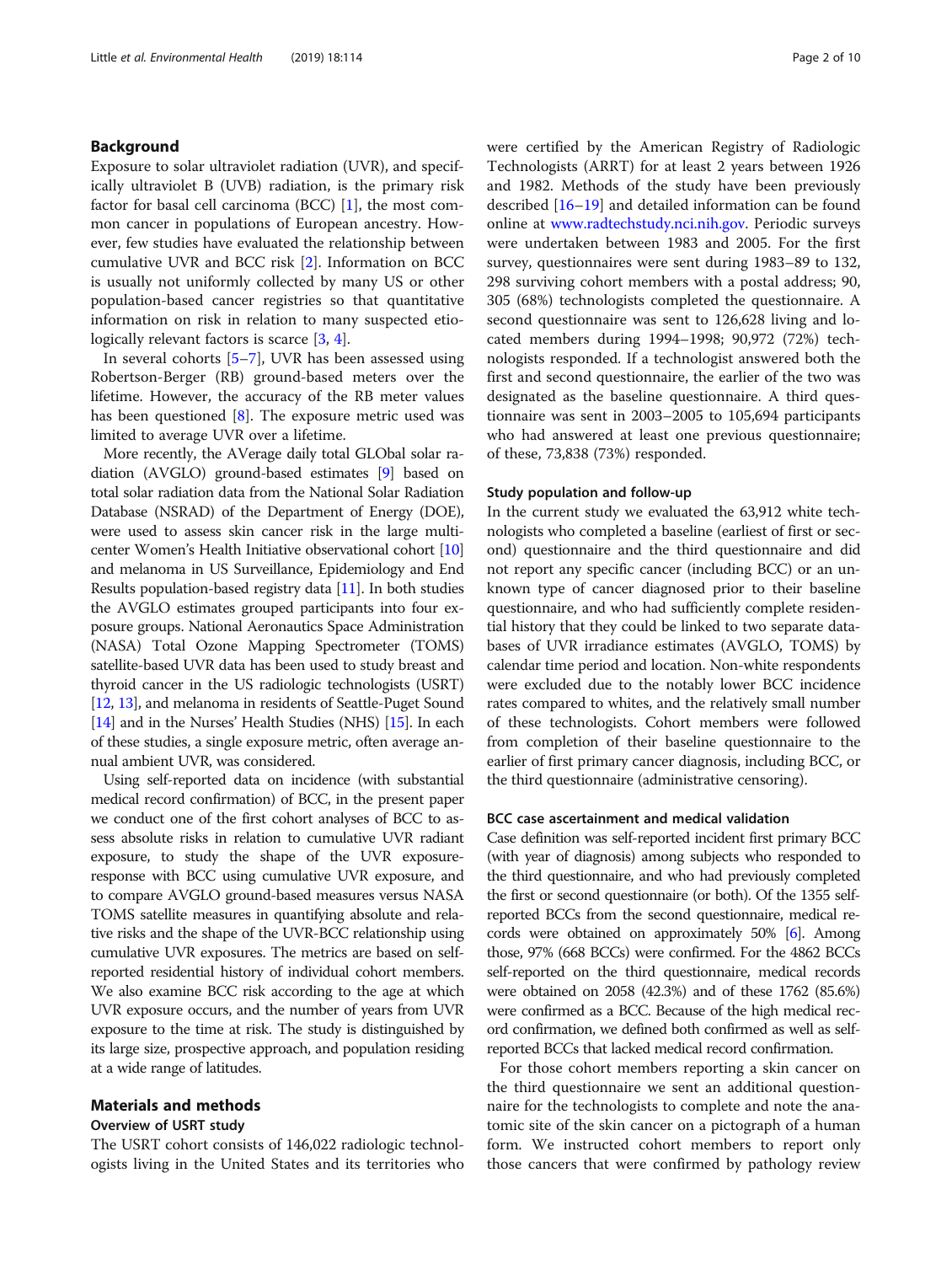and not to report "pre-cancerous" skin lesions or lesions that were treated but never confirmed to be skin cancer. For purposes of the present paper we restrict all analyses to the 2151 BCC cases who responded to the supplementary questionnaire (Additional file [2](#page-7-0)).

#### UVR exposure assessment

As discussed elsewhere [\[20](#page-8-0)] (and see also the Discussion) a biologically relevant solar UVR measure is one that includes ultraviolet A (UVA) and UVB. A standard UVR exposure metric is cumulative UVR radiant exposure (in units of joule (J)  $m^{-2}$ ), which is proportional to cumulative solar UVR energy deposition on a surface over a period of time. This measure of cumulative solar ambient UVR exposure is recommended by the Commission Internationale de l'Eclairage (CIE) (International Commission on Illumination) [\[21](#page-8-0)]. We estimated this measure from self-reported history of lifetime residences of each eligible technologist in the USRT using two separate solar radiation measurement datasets, one ground based, AVGLO [[9,](#page-8-0) [20](#page-8-0)], the other satellite-based, TOMS [[22\]](#page-8-0) as follows.

On the third questionnaire, residential location for each technologist for five age periods (age < 13, 13–19, 20–39, 40–64, 64+) was collected. The NSRAD database produced by the National Renewable Energy Laboratory (NREL) under the US DOE's Resource Assessment Program is the largest ground-based solar measurement network in the US, containing statistical summaries computed from hourly measurement data (with some infilling for missing data) for 239 US radiation stations for the period 1961–1990, including monthly, yearly, and 30-year average global solar radiation measures. Tatalovich et al [[9\]](#page-8-0) incorporated AVGLO measures, including latitude, longitude, and elevation from a 30 arc-second Digital Elevation Model into the ANUSPLIN spline-interpolation algorithm to deliver estimates of potential solar ambient irradiance  $({\sim 100-3000 \text{ nm}})$  at 1  $km<sup>2</sup>$  resolution in the US. AVGLO used 30-year averages of ANUSPLIN spline-interpolated ground solar ambient irradiance measurements after initial analysis of temporal variability that showed no statistically significant difference between the three 10-year periods embedded in the 1961–1990 data summaries for each radiation station [[9\]](#page-8-0). For the current study, these estimates were aggregated to zip-codes of historical residences of persons and linked to location of residence as determined from the third questionnaire in the USRT study cohort.

The TOMS database [\(http://toms.gsfc.nasa.gov](http://toms.gsfc.nasa.gov)), which is maintained by NASA, provides a daily estimate of ambient UVB exposure, measured as the irradiance at 305 nm in mW m<sup>-2</sup> nm<sup>-1</sup> [[23\]](#page-8-0), in a 1° longitude × 1° latitude grid. Using city and state of residence reported on the third questionnaire for the five age periods reported above,

ambient UVR irradiance was calculated at each point over the lifetime of the individual from TOMS-estimated ambient irradiance. The scaling of both these measures to provide cumulative UVR radiant exposure (in units of MJ  $\text{cm}^{-2}$ ) used the method previously described [[20\]](#page-8-0). At a latitude of 38.9°N (approximately corresponding to that of Washington DC) a person exposed from birth to age 50 years would have a cumulative UVR radiant exposure of  $\sim$  1112 kJ cm<sup>-2</sup> assessed via AVGLO, or  $\sim$  971 kJ cm<sup>-2</sup> assessed via TOMS.

#### Statistical analysis

In order to model the absolute excess risk associated with UVR we fitted a generalized-additive model (GAM) [[24\]](#page-8-0), in which the number of cases in the stratum with person years PY, after cumulative UVR radiant exposure,  $H(t)$  (in J cm<sup>-2</sup>), at age t, and with various other explanatory covariates,  $Z = (Z_i)$  (in most cases a log-linear function of a fifth order polynomial in birth year, log[age] and baseline questionnaire number - see footnotes to Table [2,](#page-4-0) Additional file [1:](#page-7-0) Table S2), was assumed to be Poisson distributed with mean given by:

$$
PY\big[\lambda\big(t,(Z_i)|(\phi_i),(\beta_i)\big)+\alpha H(t)\big] \qquad (1)
$$

The parameter  $\alpha$  is the excess BCC risk per year of follow-up and per unit of cumulative radiant exposure, and the  $(\phi_i)$ ,  $(\beta_i)$  are other parameters used to model the log-linear background rate via the function  $\lambda(t,$  $(Z_i)$   $(\phi_i), (\beta_i)$ ; for example, one commonly used form of this function is  $\lambda(t, (Z_i)|(\phi_i), (\beta_i)) = \exp[\sum_{i=0}^2 \phi_i] \ln$ 

 $[t]^i + \sum_i \beta_i Z_i$ . We also fitted similar Poisson linear-

quadratic or exponential relative risk models. Models were additionally fitted allowing for separate contributions of the time-varying cumulative radiant UVR exposure to temporal windows defined by time since exposure or age at exposure (Table [3\)](#page-5-0). So for example in follow-up of a given individual we accumulated cumulative radiant exposure under and over the age of 25, and at each point of follow-up the cumulative radiant exposure 5–9 years, 10–14 years and > 15 years before that point; the cumulative totals, varying over follow-up of the individual, were person-year weighted as with all the other model variables. Further details of these linear/linear-quadratic/exponential models in cumulative radiant UVR exposure are given in the Additional file [1](#page-7-0): Supplementary Methods. Model fitting was performed using R  $[25]$  $[25]$  $[25]$  and Epicure  $[26]$  $[26]$ . Confidence intervals (CI) were estimated from the profile likelihood [[27\]](#page-8-0), or if this did not converge using Waldbased CI. For each model the Akaike information criterion (AIC) [\[28](#page-8-0), [29](#page-8-0)] was estimated, a measure of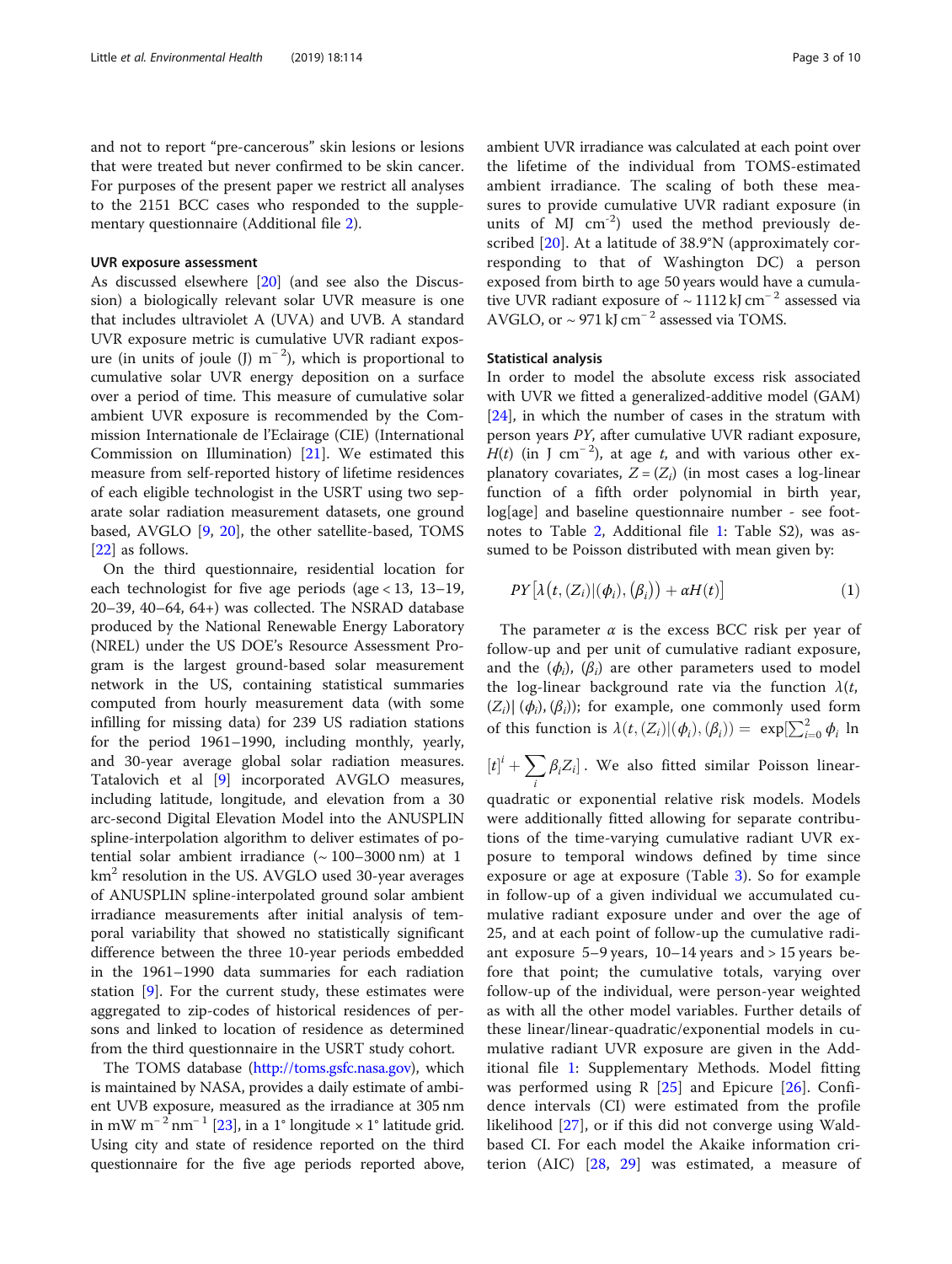goodness of fit that penalizes overfitted models and also facilitates comparison of goodness of fit of non-nested models. Extensive additional analysis, in a paper that is in preparation, did not suggest that any of the variables reported in Additional file [1:](#page-7-0) Table S1, or various additional variables (natural hair color, skin complexion, eye color, Gaelic ancestry, Hispanic ethnicity) appreciably confounded the dose response.

#### Results

There were a total of 63,912 subjects in this analysis of the cohort with 1,082,775 person-years of follow-up, and 2151 cases of BCC reported (Table 1). At study entrance cumulative UVR radiant exposure had an estimated mean of 849.8 kJ cm<sup>-2</sup> (range of 438.5, 2266.0) using AVGLO, and an estimated mean of 724.0 kJ cm<sup>−</sup> <sup>2</sup> (range 192.6, 1968.3) using TOMS (data not shown).

Table [2,](#page-4-0) Fig. [1](#page-4-0) and Additional file [1](#page-7-0): Table S4 demonstrate the strongly increasing risk of BCC with increasing cumulative UVR radiant exposure, so that using the AVGLO ground-based data a UVR cumulative radiant exposure of  $1 \text{ MJ cm}^{-2}$  increases the estimated absolute risk of BCC by 8.48 (95% CI 5.22, 11.09,  $p < 0.001$ ) per 10,000 persons per year; using the NASA TOMS satellite-based data, the estimated absolute risk was 10.15 (95% CI 6.67, 13.10,  $p < 0.001$ ) per 1 MJ cm<sup>-2</sup> per 10,000 persons per year. Table [2](#page-4-0), Fig. [1](#page-4-0) and Additional file [1:](#page-7-0) Table S4 also demonstrate that there is significant  $(p < 0.002)$  upward curvature in the cumulative UVR radiant exposure response using either measure of UVR. The AVGLO and TOMS measures of UVR are highly correlated (Additional file [1:](#page-7-0) Figure S1). Nevertheless, the AIC statistics in Table [2](#page-4-0) suggest that the linear-quadratic model using the AVGLO UVR data fitted slightly better than the analogous model fitted using the TOMS UVR measurements. Additional file [1](#page-7-0): Table S2 demonstrates that there is no significant curvature in fits of the (linear) relative risk model to the AVGLO data. The analogous model fitted to the TOMS data did not converge, and so goodness of fit cannot be reliably assessed (Additional file [1:](#page-7-0) Table S2). In general linear models fit better than the log-linear model, as shown by the AIC statistics (Table [2,](#page-4-0) Additional file [1](#page-7-0): Table S2).

Table [3](#page-5-0) demonstrates that there is at best borderline significant variation of excess absolute risk by time since exposure ( $p = 0.279$ ) or with age at exposure ( $p = 0.085$ ); this contrasts with more pronounced and significant variation of relative risk both with time since exposure  $(p =$ 0.034), and with age at exposure  $(p = 0.012)$  with relative risk particularly large for the period 10–14 years after UVR exposure and for exposures under the age of 25 (Table [4](#page-5-0)). However, there are problems of parameter convergence using all models (Tables [3](#page-5-0) and [4](#page-5-0)). Additional file [1:](#page-7-0) Table S3 demonstrates that there are no strong modifications of the effect of cumulative UVR radiant exposure

Characteristic BCC BCC BCC Person-years at risk 1,082,775 Age at entry, mean (SD) 38.81 (9.41) Age at exit, mean (SD) 55.75 (8.43) Total 61,761 2151  $S_{\rho x}$ Male 12,651 (20.5) 431 (20.0) Female 49,110 (79.5) 1720 (80.0) Birth year < 1940 9787 (15.8) 558 (25.9) 1940–1949 21,060 (34.1) 732 (34.0) 1950+ 30,914 (50.1) 861 (40.0) Highest level of education Unknown 9703 (15.7) 228 (10.6) School 241 (0.4) 19 (0.9) Vocational/other 2414 (3.9) 80 (3.7) Two-year rad tech program 29,224 (47.3) 981 (45.6) College or graduate school 20,179 (32.7) 843 (39.2) Smoking status Unknown smoking status 141 (0.2) 4 (0.2) Never smoker 30,606 (49.6) 1067 (49.6) Former smoker 17,502 (28.3) 678 (31.5) Current smoker 13,144 (21.3) 394 (18.3) Smoked, unknown if current smoker 368 (0.6) 8 (0.4) Alcohol (drinks/week) Unknown 910 (1.5) 18 (0.8) Never drinker 10,632 (17.2) 342 (15.9) 0–2.99 34,751 (56.3) 1154 (53.6) 3–6.99 9051 (14.7) 370 (17.2)

Table 1 Distribution (%) of selected baseline characteristics of basal cell carcinoma cases and non-cases among 63,912 white participants in the US Radiologic Technologists study

effect by attained age, whether for absolute ( $p = 0.185$ ) or relative risk ( $p = 0.089$ ). There are no significant differences between the sexes in excess absolute risk ( $p = 0.152$ , results not shown), although there are stronger indications that the excess relative risk for males is higher (by about 25%) than for females ( $p = 0.008$ , results not shown).

 $≥7$  6417 (10.4) 267 (12.4)

#### Discussion

In this nationwide US study of radiologic technologists, we observed that there were highly significant increasing trends of BCC risk with increasing UVR cumulative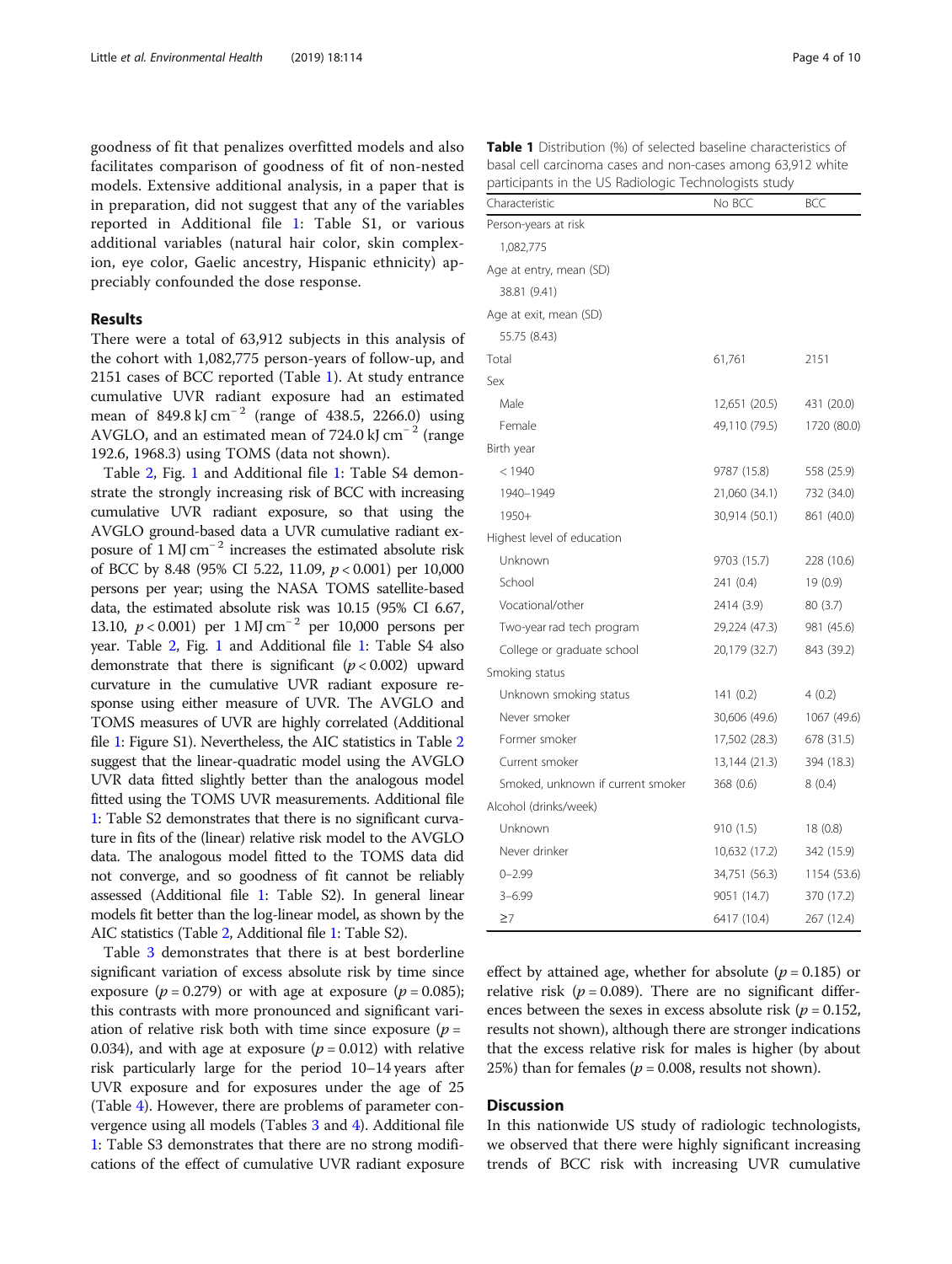<span id="page-4-0"></span>

| <b>Table 2</b> Curvature in exposure response of absolute risk of basal cell carcinoma (BCC) with ultraviolet radiation (UVR) cumulative |  |  |  |
|------------------------------------------------------------------------------------------------------------------------------------------|--|--|--|
| radiant exposure, using AVGLO and NASA TOMS measures of UVR among 63,912 white technologists <sup>c</sup>                                |  |  |  |

| Model            | Linear excess absolute risk per MJ/cm <sup>2</sup><br>per $10^4$ person year (+95% CI) | Quadratic excess absolute risk per $[M]/cm^2$ <sup>2</sup><br>per $10^4$ person year (+95% CI) | $p$ -value           | AIC      |
|------------------|----------------------------------------------------------------------------------------|------------------------------------------------------------------------------------------------|----------------------|----------|
| <b>AVGLO</b>     |                                                                                        |                                                                                                |                      |          |
| Linear           | 8.48 (5.22, 11.1)                                                                      |                                                                                                | < 0.001 <sup>a</sup> | 11,926.4 |
| Linear-quadratic | $-0.11$ $(-5.17, 4.59)$                                                                | 13.06 (7.15, 18.9)                                                                             | $< 0.001^{\rm b}$    | 11,910.2 |
| <b>NASA TOMS</b> |                                                                                        |                                                                                                |                      |          |
| Linear           | 10.15 (6.67, 13.1)                                                                     |                                                                                                | < 0.001 <sup>a</sup> | 11,920.7 |
| Linear-quadratic | $3.34 (-2.91, 8.54)$                                                                   | 10.1 (4.00, 16.3)                                                                              | 0.001 <sup>b</sup>   | 11.912.1 |
|                  |                                                                                        |                                                                                                |                      |          |

<sup>a</sup>test for departure of UVR linear exposure-response from null

**btest for departure of UVR linear-quadratic exposure-response from linearity** 

<sup>c</sup>All analysis used linear-quadratic model (S1') with adjustment to the baseline BCC rate for baseline questionnaire, In [age], birth year, [birth year]<sup>3</sup>, [birth year]<sup>3</sup>, [birth year]<sup>3</sup> , [birth year]<sup>4</sup>, [birth year]<sup>5</sup>

radiant exposure, using two independent measures of UVR, one ground based and the other derived from satellite data. Both measures of UVR revealed similar excess absolute risk and demonstrated upward curvature in the UVR absolute risk exposure response, so that the excess absolute BCC risk per unit of cumulative UVR radiant exposure is greater for those with higher levels of UVR exposure (Table 2, Fig. 1); there is less strong evidence for curvature using the relative risk models (Additional file [1:](#page-7-0) Table S2), but there are problems of convergence with some of these models which render interpretation problematic. There is substantial and significant variation of relative risk with time after exposure and age at

exposure, so that risk is highest for the period 10–14 years after UVR exposure and for those exposed under the age of 25; the problems of convergence with the relative risk model complicate the interpretation of this finding (Table [4](#page-5-0)). However, there is much less strong (and at best borderline significant) variation of excess absolute risk with time after exposure or age at exposure (Table [3\)](#page-5-0).

Previous relevant literature on cumulative UVR and BCC risk is limited. Wei-Passanese et al. studied the correlation of multiple non-melanoma skin cancers (NMSC) per person with UVR index by state of residence at various ages (birth, age 15, age 30) in the US NHS [[30](#page-8-0)]. The authors document an increase in risk of

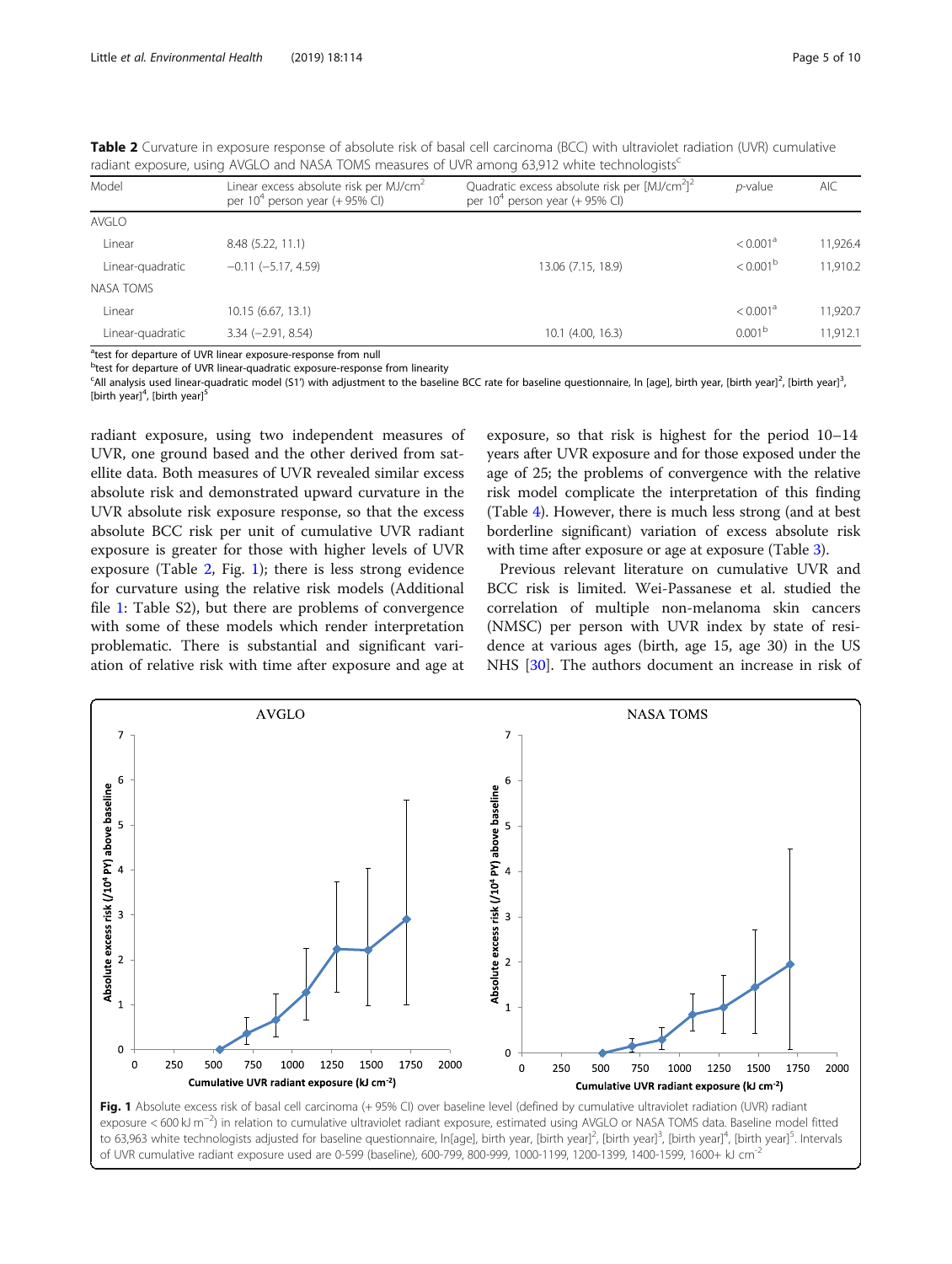<span id="page-5-0"></span>Table 3 Excess absolute risk of basal cell carcinoma (BCC) in relation to AVGLO-derived cumulative ultraviolet radiation (UVR) radiant exposure in intervals of age at exposure and time since exposure<sup>a</sup>

| Group                   | Excess absolute risk per cumulative<br>UVR radiant exposure (MJ cm <sup>-2</sup> ) per $10^4$<br>person year | $p$ -value $b$  |
|-------------------------|--------------------------------------------------------------------------------------------------------------|-----------------|
| Age at exposure (years) |                                                                                                              |                 |
| < 25                    | $8.05^{\circ}$ (4.78, 11.1)                                                                                  | $0.085^{\circ}$ |
| $\geq$ 25               | $19.4^{\circ}$ (8.37, 28.0)                                                                                  |                 |
|                         | Time since exposure (years) <sup>d</sup>                                                                     |                 |
| $5 - 9$                 | $-36.9^{\circ}$ ( $-339.0^{\circ}$ , 265.2 <sup>f</sup> )                                                    | $0.279^e$       |
| $10 - 14$               | $50.7^e$ (-261.5 <sup>f</sup> , 362.9 <sup>f</sup> )                                                         |                 |
| >15                     | $11.8^e$ (-0.41 <sup>f</sup> , 23.9 <sup>f</sup> )                                                           |                 |

<sup>a</sup>All analysis used models (S5) and (S7) with adjustment to the baseline BCC rate for baseline questionnaire, ln [age], ln [age]<sup>2</sup>, birth year, [birth year]<sup>2</sup> , [birth year]<sup>3</sup>, [birth year]<sup>4</sup>, [birth year]<sup>5</sup>

b<br>b-value for heterogeneity by age at exposure/time since exposure

<sup>c</sup>weak indications of lack of convergence

<sup>d</sup>time since exposure is the difference in years between the age at which UVR exposure is determined and the age of the individual at a particular instant of follow-up, varying instantaneously with continuing follow-up for that individual

eindications of lack of convergence

f Wald-based confidence interval

such multiple tumors with increasing level of the UV index [\[30](#page-8-0)]. The UVR index that Wei-Passanese et al. used was developed by the US National Weather Service and the US Environmental Protection Agency [\[31,](#page-8-0) [32](#page-8-0)], and correlates with UVR irradiance. However, as the index is based on the burning effect of UVR on human skin [\[31](#page-8-0)], it is not directly related to impact on BCC risk. Xiang et al. [\[33\]](#page-8-0) performed a meta-analysis of age- and

Table 4 Excess relative risk of basal cell carcinoma (BCC) in relation to AVGLO-derived cumulative ultraviolet radiation (UVR) radiant exposure in intervals of age at exposure and time since exposure<sup>a</sup>

| Group                   | Excess relative risk per UVR cumulative<br>radiant exposure $(10^6$ J cm <sup>-2</sup> ) | $p$ -value $b$     |
|-------------------------|------------------------------------------------------------------------------------------|--------------------|
| Age at exposure (years) |                                                                                          |                    |
| $<$ 25                  | $2.37^{\circ}$ (-4.11 <sup>d</sup> , 8.85 <sup>d</sup> )                                 | 0.012 <sup>c</sup> |
| > 25                    | $1.07^{\circ}$ (-3.54 <sup>d</sup> , 5.68 <sup>d</sup> )                                 |                    |
|                         | Time since exposure (years) <sup>e</sup>                                                 |                    |
| $5 - 9$                 | $-3.59^{\circ}$ ( $-45.0^{\circ}$ , 37.8 <sup>d</sup> )                                  | 0.034 <sup>c</sup> |
| $10 - 14$               | $7.11^{\circ}$ (-38.5 <sup>d</sup> , 52.8 <sup>d</sup> )                                 |                    |
| >15                     | $1.58^{\circ}$ (-3.10 <sup>d</sup> , 6.25 <sup>d</sup> )                                 |                    |

<sup>a</sup>All analysis used models (S4) and (S6) with adjustment to the baseline BCC rate for baseline questionnaire, ln [age], ln [age]<sup>2</sup>, birth year, [birth year]<sup>2</sup> , [birth year]<sup>3</sup>, [birth year]<sup>4</sup>, [birth year]<sup>5</sup>

b<sub>p</sub>-value for heterogeneity by age at exposure/time since exposure

<sup>c</sup>indications of lack of convergence

d<br>Wald-based confidence interval

<sup>e</sup>time since exposure is the difference in years between the age at which UVR exposure is determined and the age of the individual at a particular instant of follow-up, varying instantaneously with continuing follow-up for that individual

sex-specific incidence of NMSC in 40 published studies, correlating it with ambient UVR weighted to the action spectrum for sunburn [\[34](#page-8-0)] derived from NASA TOMS satellite data [[35](#page-8-0), [36\]](#page-8-0). Neither study estimated individual cumulative UVR radiant exposures.

The present study has several strengths. The study is of a nationwide US cohort of both sexes (75% female technologists), with residences located at a wide range of latitudes, with long term follow-up and lifetime residential history. Additionally, our study used two quantitative measurements for ambient UVR, ground-based and satellite-based, something that has, to our knowledge, only been done in one other study, a cross-sectional study of melanoma in a number of US states [[37](#page-8-0)]. Uniquely, we assess risk of BCC in relation to residentially-determined cumulative radiant UVR exposure. As documented in the Methods, a large proportion of the BCCs were validated by medical records. Since BCC is not captured in most US cancer registries, there are few longitudinal studies with information on incident BCC, among them specialized occupational cohorts such as the US NHS [\[3\]](#page-8-0) or the Nambour Skin Cancer Study in Queensland, Australia [[4](#page-8-0), [38\]](#page-8-0). The USRT cohort includes detailed lifestyle and occupational information, in particular on occupational radiation exposure. There were only weak indications that occupational radiation exposure modified BCC risk  $[18]$  $[18]$ , and there were no indications of interaction with UVR. In addition to ambient UVR exposure, education, income, cigarette smoking, alcohol consumption, body mass index, hours exercise per week, eye color, skin complexion, ever sunburnt, number of blistering sunburns before age 15, skin reaction to strong sunlight and number of dental X rays were all significantly associated with BCC risk  $[18]$ . Interestingly, male radiologic technologists had slightly lower underlying BCC risk (by about 10%) than females, although there was little evidence of difference between the sexes in the UVR-associated absolute excess risk ( $p = 0.152$ , results not shown). This contrasts with results of some other studies, which show a rather higher risk of BCC for men than women [\[3\]](#page-8-0). A strength of this cohort is that the technologists worked largely indoors, so that work-related variations in UVR at a given location are unlikely.

Limitations of our study include the fact that BCC was self-reported, although a large proportion (> 85%) of those BCC for which medical records could be obtained were confirmed from these (see Methods). This makes underascertainment more likely than over-ascertainment. The members of the USRT cohort are medically trained and so would be expected to have heightened awareness and access to means of early detection of BCC [\[19](#page-8-0)], both factors making it unlikely that there would be substantial underascertainment either. However, the possible under- or over-ascertainment is unlikely to affect the shape of the dose-response strongly, because the exposure metric is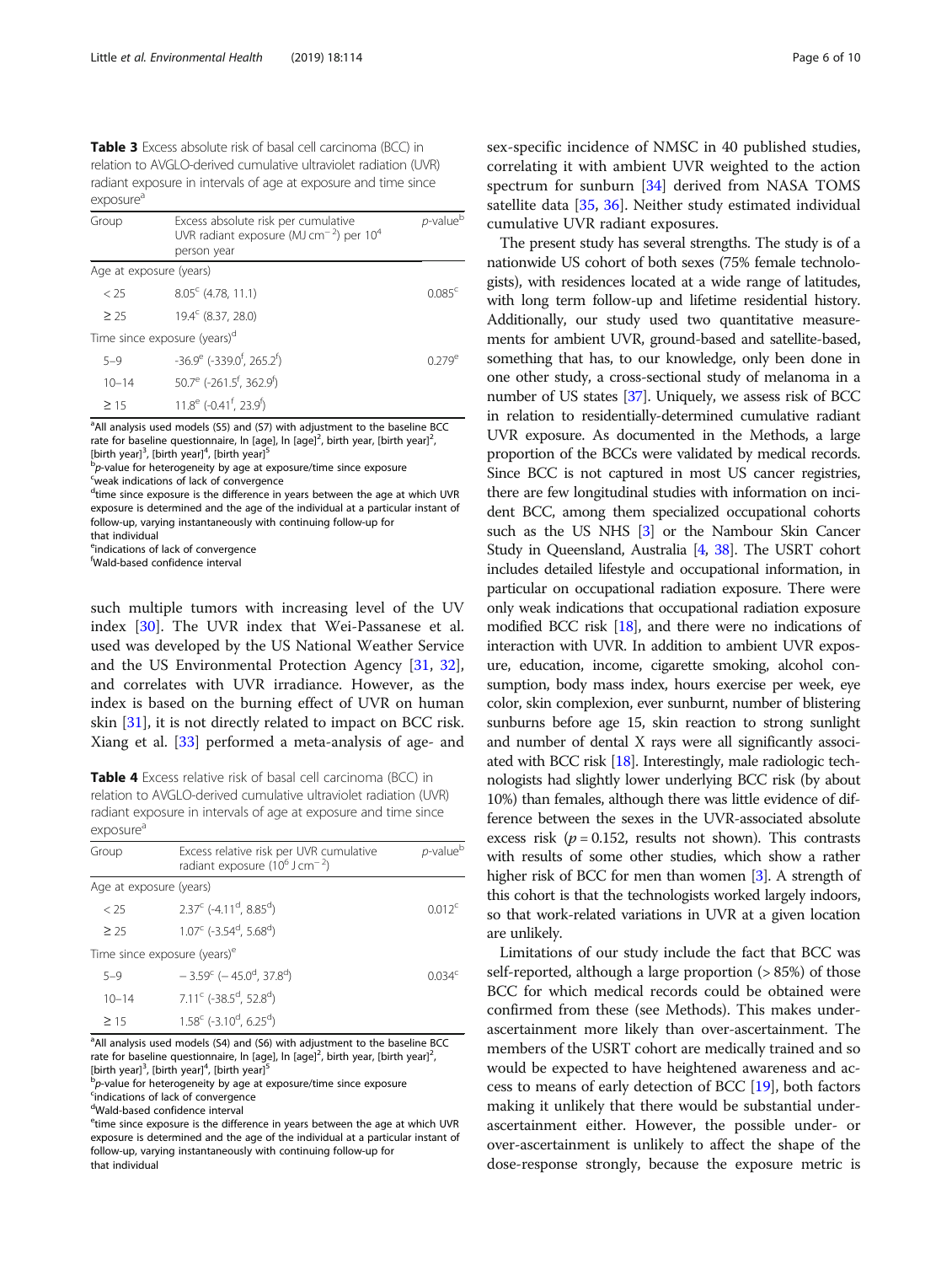<span id="page-6-0"></span>not self-reported, but based on residential history. Our assessment of ambient UVR was based on self-reported residential history locations for five age periods and does not account for UVR exposures in non-residential locations such as during vacations or other residential location not recorded in these five age periods. However, for most technologists it would not be expected that non-residential location would contribute substantially to UVR exposure, nor would one expect that recall of residential location would be appreciably in error. If there were such errors they are likely be of classical form, and as such would tend to bias the trends of BCC with UVR towards the null [[39](#page-8-0)]. We also do not take account of any behavioral modifications of UVR exposure, for example the number of hours spent outdoors. Although information of this sort was recorded in the questionnaires returned by the technologists, it was not done so prospectively, so that there is potential for recall bias in using it. The underlying cohort is unlikely to be representative of the general US population, not least because as with all occupational cohorts it is selected. The selection will likely entail that the technologists, at least while they remain in work, are fitter than the general population, and there may be differences in mortality and disease rates associated with being employed [\[40\]](#page-8-0). Cohort members had additionally to survive to answer the third questionnaire. However, this degree of selection will not necessarily bias our analysis, since everyone had to survive to answer this questionnaire, and BCC risk was assessed conditional on that. Follow-up was censored at the date of self-reported BCC or the third questionnaire. The plausible assumption was made that such censoring was uninformative with respect to BCC. There are other reason why this cohort is unlikely to be representative of the US population, specifically their somewhat higher socioeconomic status, with many of the technologists having attended or completed an associate or four-year college degree. In Scotland there are increasing trends of BCC risk with decreasing socioeconomic status [\[41\]](#page-8-0), but the opposite pattern has been seen in Denmark and the Netherlands [\[42,](#page-8-0) [43\]](#page-8-0). To the best of our knowledge this has not been studied in the US. It is clear from a previous analysis of this data [\[20\]](#page-8-0) that although the technologists moved a substantial distance over life, there is comparatively little movement over life in latitude. As such the UVR exposure an individual receives is likely to be a nearly constant level of radiant exposure. Therefore the variation between individuals is largely dictated by the latitude in which they primarily live. This will also limit the information that can be derived on variation of risk by age at exposure or time since exposure.

The present analysis uses total UVR as the exposure metric, which is the sum of UVA (320-400 nm) and UVB (280-320 nm) radiation, derived by scaling from total solar exposure (AVGLO) or UVB (NASA TOMS) [[20](#page-8-0)]. UVA and UVB can all induce all major types of skin cancer, specifically melanoma, BCC and squamous cell carcinoma [[44](#page-8-0)]. The mechanism for induction of BCC is likely cumulative mutational DNA damage to cells in the basal cell layer, specifically the interfollicular layer of epidermis [\[44](#page-8-0)– [46](#page-9-0)]. There is no human exposure to ultraviolet C in sunlight, and UVA is markedly less efficient than UVB at causing DNA damage [\[44](#page-8-0)]. The ratio of solar UVA to UVB varies slightly with latitude [[47](#page-9-0)], and there is more

Table 5 Strengths and weaknesses of AVGLO and NASA TOMS measures of ultraviolet radiation (UVR)

| Measure   | Strengths                                                                          | Weaknesses                                                                                                                                                     |
|-----------|------------------------------------------------------------------------------------|----------------------------------------------------------------------------------------------------------------------------------------------------------------|
| AVGLO     | Fine geographical resolution (1 $km^2$ grid).                                      | Limited to continental USA                                                                                                                                     |
|           | Full day average of solar exposure.                                                | Scaling required to get from total solar exposure to UVR.                                                                                                      |
|           | Ongoing data collection from 1960 to present.                                      |                                                                                                                                                                |
|           | Non-erythemally weighted UVR                                                       |                                                                                                                                                                |
|           | Ground based (skyward facing)                                                      |                                                                                                                                                                |
|           | Measured irradiances                                                               |                                                                                                                                                                |
|           | Ground-based data collection, taking account of<br>cloud cover throughout the day. |                                                                                                                                                                |
| NASA TOMS | Worldwide coverage.                                                                | Limited geographical resolution (1 degree longitude $\times$ 1 degree latitude).                                                                               |
|           | Space based (earth facing)                                                         | Measurements are based on inferred peak (midday) irradiance.                                                                                                   |
|           |                                                                                    | Erythemally weighted UVR.                                                                                                                                      |
|           |                                                                                    | Scaling required to get from UVB to UVR                                                                                                                        |
|           |                                                                                    | Modeled irradiances based on satellite $O3$ atmospheric absorption measures<br>taking account of elevation, solar zenith angle and time of sunrise/sunset      |
|           |                                                                                    | Limited account taken of cloud cover (only as affects midday measurement)                                                                                      |
|           |                                                                                    | UVB measurements from 1978 to 1994 and 1996-2006. The TOMS<br>Earth-Probe satellite failed in 2006, replaced by the Ozone Monitoring<br>Instrument since then. |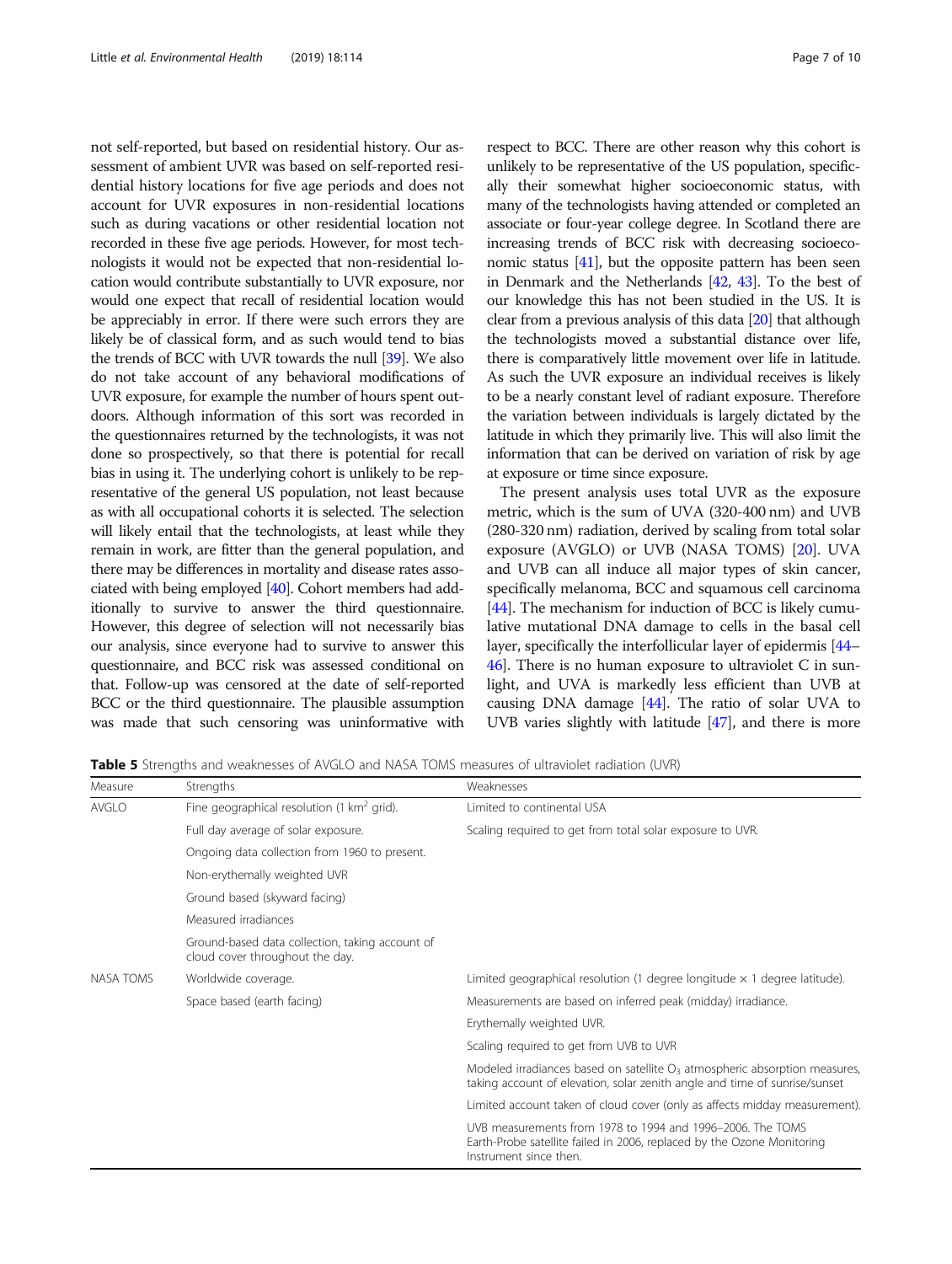<span id="page-7-0"></span>substantial variation over the course of a day, although not by much in the middle part of the day, when most exposure occurs [\[48\]](#page-9-0). As noted elsewhere, therefore cumulative UVR radiant exposure will be highly correlated with cumulative UVA or cumulative UVB, and so will be a natural measure to use in assessing the effects of UVR on skin cancer [[20](#page-8-0)]. For these reasons we believe that cumulative UVB or cumulative UVR radiant exposure are the best currently available environmental exposures to use in assessing UVR-associated BCC risk.

We summarize the strengths and weaknesses of the two sets of UVR measurements in Table [5.](#page-6-0) As noted there, the main strengths of AVGLO is the fine geographical resolution, and that it is based on full-day recording of solar exposure on the ground, taking direct account of variations in cloud cover over the day. The NASA TOMS data, unlike AVGLO, is available worldwide, whereas AVGLO is only available for the continental US (Table [5\)](#page-6-0). Both UVR measures rely on a simple scaling extrapolation, from total solar exposure (AVGLO) or from a single frequency in the UVB spectrum (TOMS). We found these two measures of UVR to be highly correlated [\[20](#page-8-0)] (see also Additional file 1: Figure S1), and associated risks remarkably similar, but as shown by the comparative AIC statistics, the linearquadratic model of absolute risk fits better for AVGLOthan TOMS-derived UVR measures (Table [2\)](#page-4-0).

#### Conclusions

To our knowledge this is the first analysis comparing risk of BCC in relation to the most recently used ground- and satellite-based metrics for ambient UVR. It is also the first analysis to report that BCC absolute risk is approximately proportional to cumulative radiant exposure, and that excess risks per unit of cumulative radiant exposure increase with increasing level of ambient UVR exposure, although the evidence is not completely clearcut on the second point because of the absence of curvature in the relative risk model. The considerations outlined in Table [5](#page-6-0) suggest that the AVGLO measure is preferable, at least for analysis of the present US data. However, the fact that NASA TOMS UVR measures are available worldwide would add to its attractiveness were an international pooling study to be conducted. If confirmed in other datasets, our results suggests that interventions aimed at reducing risk of basal cell carcinoma should concentrate on those with the highest levels of ambient UVR exposure.

#### Supplementary information

Supplementary information accompanies this paper at [https://doi.org/10.](https://doi.org/10.1186/s12940-019-0536-9) [1186/s12940-019-0536-9.](https://doi.org/10.1186/s12940-019-0536-9)

Additional file 1 Table S1. Categories for variables used to define person-year table. Supplementary statistical methods. Table S2. Curvature in exposure response of relative risk of basal cell carcinoma (BCC) with UVR cumulative radiant exposure, using AVGLO and NASA TOMS measures of UVR among 63,912 white technologists. Table S3. Modification by age of excess absolute risk and excess relative risk of basal cell carcinoma (BCC) in relation to ultraviolet radiation (UVR) cumulative radiant exposure. Table  $S4$ . Excess absolute risk  $(+95\%)$ CI) for AVGLO and NASA TOMS data. Figure S1. Cumulative potential UVR radiant exposure, derived from AVGLO and from NASA TOMS data, by age: (a) age 20 years, (b) age 40 years, (c) age 60 years, and (d) age 80 years. Reproduced from Little et al. [[20](#page-8-0)].

Additional file 2. LQ1 questionnaire, LQ2 questionnaire, LQ3 questionnaire and supplementary skin cancer questionnaire used in USRT

#### Abbreviations

AIC: Akaike information criterion; ARRT: American Registry of Radiologic Technologists; AVGLO: Average daily total global; BCC: Basal cell carcinoma; CI: Confidence intervals; CIE: Commission Internationale de l'Eclairage; DOE: Department of Energy; GAM: Generalized additive model; NASA: National Aeronautics and Space Administration; NHS: Nurses' Health Studies; NMSC: Non-melanoma skin cancers; NREL: National Renewable Energy Laboratory; NSRAD: National Solar Radiation Database; RB: Robertson-Berger; TOMS: Total Ozone Mapping Spectrometer; USRT: US radiologic technologists; UVA: Ultraviolet A; UVB: Ultraviolet B; UVR: Ultraviolet radiation

#### Acknowledgements

We are grateful for the detailed and helpful comments of the two referees and thank the radiologic technologists who participated in the USRT Study; Jerry Reid of the ARRT for continued support and Diane Kampa and Richard Hoffbeck of the University of Minnesota for study management and data collection.

#### Authors' contributions

MPL, AJS, EKC, MSL and MGK conceived and designed the study, and produced an analytical plan. MPL, EKC, ZT and TL were responsible for acquisition/ processing of data and MPL was responsible for analysis. MPL, EKC, MSL, MGK and AJS interpreted the results. MPL produced a first draft of the manuscript. All authors reviewed the manuscript and provided intellectual input. All authors read and approved the final manuscript for publication.

#### Funding

This work was supported by the Intramural Research Program of the National Institutes of Health, National Cancer Institute, Division of Cancer Epidemiology and Genetics. Professor Kimlin is supported through a Cancer Council Queensland Cancer Prevention Professorial Chair Fellowship.

#### Availability of data and materials

The datasets used and/or analyzed during the current study are available from the corresponding author (MPL) on reasonable request.

#### Ethics approval and consent to participate

The research protocol for the USRT cohort study of cancer risks has been approved annually by the National Cancer Institute Special Studies Institution Review Board (SSIRB Protocol OH97-C-N053) and the University of Minnesota Human Research Protection Program Institution Review Board (Federal Wide Assurance (FWA) number 8005M02489). Completion of any questionnaire was considered implied consent for study participation.

#### Consent for publication

Not applicable.

#### Competing interests

The authors declare that they have no competing interests.

#### Author details

<sup>1</sup> Radiation Epidemiology Branch, Division of Cancer Epidemiology and Genetics, National Cancer Institute, NIH, DHHS, 9609 Medical Center Drive, Bethesda, MD 20892-9778, USA. <sup>2</sup>NHMRC Centre for Research Excellence in Sun and Health, University of the Sunshine Coast, Brisbane, Queensland 4556, Australia. <sup>3</sup> Cancer Council Queensland, Brisbane, Queensland, Australia.<br><sup>4</sup> Suncillance Besearch Brogam, Division of Cancer Control and Bopulation. <sup>4</sup>Surveillance Research Program, Division of Cancer Control and Population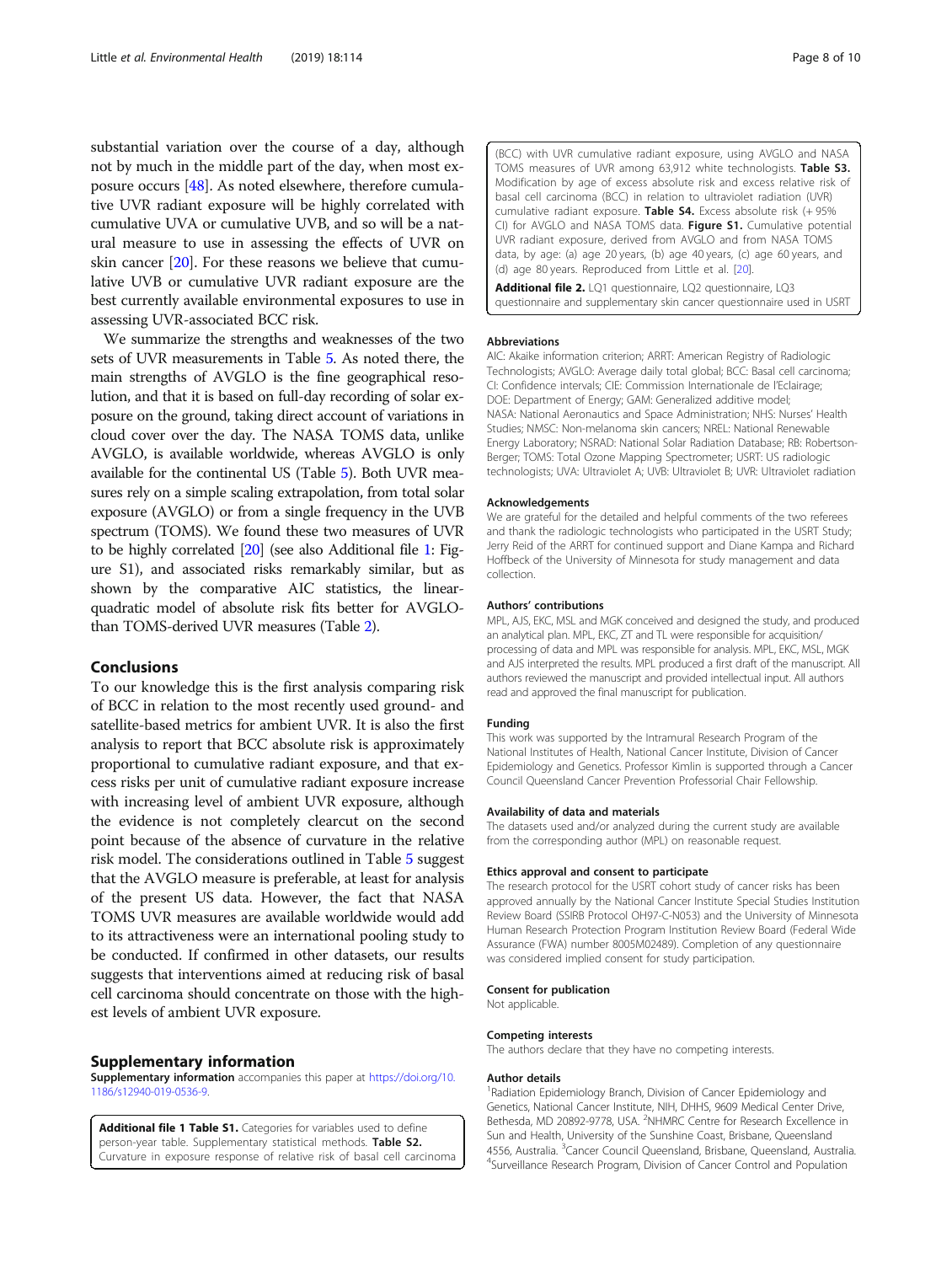<span id="page-8-0"></span>Sciences, National Cancer Institute, NIH, DHHS, Bethesda, MD 20892-9778, USA.

#### Received: 28 July 2019 Accepted: 18 October 2019 Published online: 27 December 2019

#### References

- 1. Armstrong BK, Kricker A. The epidemiology of UV induced skin cancer. J Photochem Photobiol B. 2001;63(1–3):8–18.
- 2. English DR, Armstrong BK, Kricker A, Fleming C. Sunlight and cancer. Cancer Causes Control. 1997;8(3):271–83.
- 3. Wu S, Han J, Li WQ, Li T, Qureshi AA. Basal-cell carcinoma incidence and associated risk factors in U.S. women and men. Am J Epidemiol. 2013;178(6): 890–7.
- 4. Richmond-Sinclair NM, Pandeya N, Ware RS, Neale RE, Williams GM, van der Pols JC, Green AC. Incidence of basal cell carcinoma multiplicity and detailed anatomic distribution: longitudinal study of an Australian population. J Invest Dermatol. 2009;129(2):323–8.
- 5. Chodick G, Bekiroglu N, Hauptmann M, Alexander BH, Freedman DM, Doody MM, Cheung LC, Simon SL, Weinstock RM, Bouville A, et al. Risk of cataract after exposure to low doses of ionizing radiation: a 20-year prospective cohort study among US radiologic technologists. Am J Epidemiol. 2008;168(6):620–31.
- Yoshinaga S, Hauptmann M, Sigurdson AJ, Doody MM, Freedman DM, Alexander BH, Linet MS, Ron E, Mabuchi K. Nonmelanoma skin cancer in relation to ionizing radiation exposure among U.S. radiologic technologists. Int J Cancer. 2005;115(5):828–34.
- 7. Wu S, Han J, Vleugels RA, Puett R, Laden F, Hunter DJ, Qureshi AA. Cumulative ultraviolet radiation flux in adulthood and risk of incident skin cancers in women. Br J Cancer. 2014;110(7):1855–61.
- 8. Weatherhead EC, Tiao GC, Reinsel GC, Frederick JE, DeLuisi JJ, Choi D, Tam W-K. Analysis of long-term behavior of ultraviolet radiation measured by Robertson-Berger meters at 14 sites in the United States. J Geophys Res. 1997;102:8737–54.
- Tatalovich Z, Wilson JP, Cockburn M. A comparison of Thiessen polygon, kriging, and spline models of potential UV exposure. Cartogr Geograph Information Sci. 2006;33(3):217–31.
- 10. Ransohoff KJ, Ally MS, Stefanick ML, Keiser E, Spaunhurst K, Kapphahn K, Pagoto S, Messina C, Hedlin H, Manson JE, et al. Impact of residential UV exposure in childhood versus adulthood on skin cancer risk in Caucasian, postmenopausal women in the Women's Health Initiative. Cancer Causes Control. 2016;27(6):817–23.
- 11. Richards TB, Johnson CJ, Tatalovich Z, Cockburn M, Eide MJ, Henry KA, Lai SM, Cherala SS, Huang Y, Ajani UA. Association between cutaneous melanoma incidence rates among white US residents and county-level estimates of solar ultraviolet exposure. J Am Acad Dermatol. 2011;65(5 Suppl 1):S50–7.
- 12. Zamoiski RD, Freedman DM, Linet MS, Kitahara CM, Liu W, Cahoon EK. Prospective study of ultraviolet radiation exposure and risk of breast cancer in the United States. Environ Res. 2016;151:419–27.
- 13. Zamoiski RD, Cahoon EK, Freedman DM, Linet MS, Kitahara CM. Prospective study of ultraviolet radiation exposure and thyroid cancer risk in the United States. Cancer Epidemiol Biomarkers Prev. 2017;26(5):684–91.
- 14. Solomon CC, White E, Kristal AR, Vaughan T. Melanoma and lifetime UV radiation. Cancer Causes Control. 2004;15(9):893–902.
- 15. Linos E, Li WQ, Han J, Li T, Cho E, Qureshi AA. Lifetime ultraviolet radiation exposure and lentigo maligna melanoma. Br J Dermatol. 2017;176(6):1666–8.
- 16. Boice JD Jr, Mandel JS, Doody MM, Yoder RC, McGowan R. A health survey of radiologic technologists. Cancer. 1992;69(2):586–98.
- 17. Doody MM, Mandel JS, Lubin JH, Boice JD Jr. Mortality among United States radiologic technologists, 1926-90. Cancer Causes Control. 1998;9(1):67–75.
- 18. Lee T, Sigurdson AJ, Preston DL, Cahoon EK, Freedman DM, Simon SL, Nelson K, Matanoski G, Kitahara CM, Liu JJ, et al. Occupational ionising radiation and risk of basal cell carcinoma in US radiologic technologists (1983-2005). Occup Environ Med. 2015;72(12):862–9.
- 19. Sigurdson AJ, Doody MM, Rao RS, Freedman DM, Alexander BH, Hauptmann M, Mohan AK, Yoshinaga S, Hill DA, Tarone R, et al. Cancer incidence in the US radiologic technologists health study, 1983-1998. Cancer. 2003;97(12):3080–9.
- 20. Little MP, Tatalovich Z, Linet MS, Fang M, Kendall GM, Kimlin MG. Improving assessment of lifetime solar ultraviolet radiation exposure in epidemiologic

studies: comparison of ultraviolet exposure assessment methods in a nationwide U.S. occupational cohort. Photochem Photobiol. 2018;94(6):1297–307.

- 21. Sliney DH, International commission on illumination (CIE). Radiometric quantities and units used in photobiology and photochemistry: recommendations of the Commission Internationale de L'Eclairage (International Commission on Illumination). Photochem Photobiol. 2007; 83(2):425–32.
- 22. Total Ozone Spectrometer Data Product: Erythemal UV Exposure. [\[https://](https://svs.gsfc.nasa.gov/cgi-bin/search.cgi?series=34) [svs.gsfc.nasa.gov/cgi-bin/search.cgi?series=34](https://svs.gsfc.nasa.gov/cgi-bin/search.cgi?series=34)]. Accessed 13 Nov 2019.
- 23. Diffey BL. Sources and measurement of ultraviolet radiation. Methods. 2002; 28(1):4–13.
- 24. Hastie TJ, Tibshirani RJ. Generalized additive models. Boca Raton: Chapman & Hall/CRC; 1990.
- 25. R Project version 3.6.1. R: A language and environment for statistical computing. Vienna: R Foundation for Statistical Computing; 2019. [https://](https://www.r-project.org) [www.r-project.org](https://www.r-project.org)
- 26. Risk Sciences International. Epicure version 2.0.1.0. Canada Risk Sciences International; 2015.
- 27. McCullagh P, Nelder JA. Generalized linear models. 2nd edition. In: Monographs on statistics and applied probability, vol. 37. Boca Raton: Chapman and Hall/CRC; 1989. p. 1–526.
- 28. Akaike H. Likelihood of a model and information criteria. J Econ. 1981; 16(1):3–14.
- 29. Akaike H. Information theory and an extension of the maximum likelihood principle. In: Petrov BN, Czáki F, editors. 2nd International Symposium on Information Theory. Budapest: Akadémiai Kiadó; 1973. p. 267–81.
- 30. Wei-Passanese EX, Han J, Lin W, Li T, Laden F, Qureshi AA. Geographical variation in residence and risk of multiple nonmelanoma skin cancers in US women and men. Photochem Photobiol. 2012;88(2):483–9.
- 31. Coldiron BM. The UV index: a weather report for skin. Clin Dermatol. 1998; 16(4):441–6.
- 32. Schmalwieser AW, Schauberger G, Janouch M, Nunez M, Koskela T, Berger D, Karamanian G. Global forecast model to predict the daily dose of the solar erythemally effective UV radiation. Photochem Photobiol. 2005;81(1):154–62.
- 33. Xiang F, Lucas R, Hales S, Neale R. Incidence of nonmelanoma skin cancer in relation to ambient UV radiation in white populations, 1978-2012: empirical relationships. JAMA Dermatol. 2014;150(10):1063–71.
- 34. Madronich S, McKenzie RL, Bjorn LO, Caldwell MM. Changes in biologically active ultraviolet radiation reaching the Earth's surface. J Photochem Photobiol B. 1998;46(1–3):5–19.
- 35. NASA OMI data. [\[http://mirador.gsfc.nasa.gov/cgi-bin/mirador/collectionlist.](http://mirador.gsfc.nasa.gov/cgi-bin/mirador/collectionlist.pl?keyword=omuvbd) [pl?keyword=omuvbd](http://mirador.gsfc.nasa.gov/cgi-bin/mirador/collectionlist.pl?keyword=omuvbd)]. Accessed 13 Nov 2019.
- 36. NASA GSFC total ozone mapping spectrometer. [[http://iridl.ldeo.columbia.](http://iridl.ldeo.columbia.edu/SOURCES/.NASA/.GSFC/.TOMS) [edu/SOURCES/.NASA/.GSFC/.TOMS](http://iridl.ldeo.columbia.edu/SOURCES/.NASA/.GSFC/.TOMS)]. Accessed 13 Nov 2019.
- 37. Chang NB, Feng R, Gao Z, Gao W. Skin cancer incidence is highly associated with ultraviolet-B radiation history. Int J Hyg Environ Health. 2010;213(5): 359–68.
- 38. Neale RE, Davis M, Pandeya N, Whiteman DC, Green AC. Basal cell carcinoma on the trunk is associated with excessive sun exposure. J Am Acad Dermatol. 2007;56(3):380–6.
- 39. Carroll RJ, Ruppert D, Stefanski LA, Crainiceanu CM. Measurement error in nonlinear models. A modern perspective. Boca Raton: Chapman and Hall/ CRC; 2006. p. 1–488.
- 40. Bell CM, Coleman DA. Models of the healthy worker effect in industrial cohorts. Stat Med. 1987;6(8):901–9.
- 41. Doherty VR, Brewster DH, Jensen S, Gorman D. Trends in skin cancer incidence by socioeconomic position in Scotland, 1978-2004. Br J Cancer. 2010;102(11):1661–4.
- 42. Steding-Jessen M, Birch-Johansen F, Jensen A, Schüz J, Kjær SK, Dalton SO. Socioeconomic status and non-melanoma skin cancer: a nationwide cohort study of incidence and survival in Denmark. Cancer Epidemiol. 2010;34(6): 689–95.
- 43. Van Hattem S, Aarts MJ, Louwman WJ, Neumann HAM, Coebergh JWW, Looman CWN, Nijsten T, De Vries E. Increase in basal cell carcinoma incidence steepest in individuals with high socioeconomic status: results of a cancer registry study in the Netherlands. Br J Dermatol. 2009;161(4):840–5.
- 44. Armstrong B, Brenner DJ, Baverstock K, Cardis E, Green A, Guilmette RA, Hall J, Hill MA, Hoel D, Krewski D, et al. Radiation. Volume 100D. A review of human carcinogens. International Agency for Research on Cancer: Lyon; 2012.
- 45. Peterson SC, Eberl M, Vagnozzi AN, Belkadi A, Veniaminova NA, Verhaegen ME, Bichakjian CK, Ward NL, Dlugosz AA, Wong SY. Basal cell carcinoma